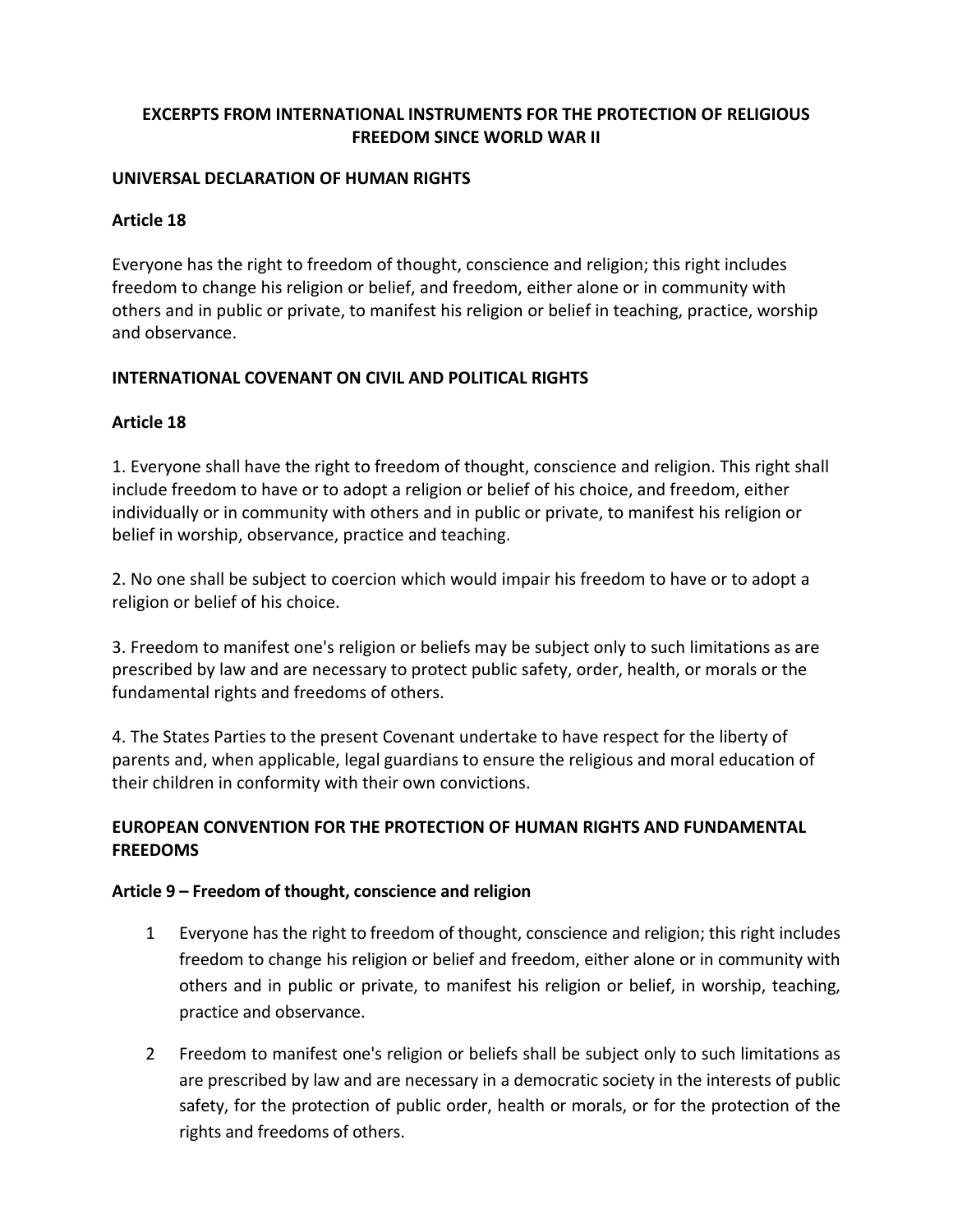### **Declaration on the Elimination of All Forms of Intolerance and of Discrimination Based on Religion or Belief**

### **Proclaimed by General Assembly resolution 36/55 of 25 November 1981**

The General Assembly,

Considering that one of the basic principles of the Charter of the United Nations is that of the dignity and equality inherent in all human beings, and that all Member States have pledged themselves to take joint and separate action in co-operation with the Organization to promote and encourage universal respect for and observance of human rights and fundamental freedoms for all, without distinction as to race, sex, language or religion,

Considering that the Universal Declaration of Human Rights and the International Covenants on Human Rights proclaim the principles of non-discrimination and equality before the law and the right to freedom of thought, conscience, religion and belief,

Considering that the disregard and infringement of human rights and fundamental freedoms, in particular of the right to freedom of thought, conscience, religion or whatever belief, have brought, directly or indirectly, wars and great suffering to mankind, especially where they serve as a means of foreign interference in the internal affairs of other States and amount to kindling hatred between peoples and nations,

Considering that religion or belief, for anyone who professes either, is one of the fundamental elements in his conception of life and that freedom of religion or belief should be fully respected and guaranteed,

Considering that it is essential to promote understanding, tolerance and respect in matters relating to freedom of religion and belief and to ensure that the use of religion or belief for ends inconsistent with the Charter of the United Nations, other relevant instruments of the United Nations and the purposes and principles of the present Declaration is inadmissible,

Convinced that freedom of religion and belief should also contribute to the attainment of the goals of world peace, social justice and friendship among peoples and to the elimination of ideologies or practices of colonialism and racial discrimination,

Noting with satisfaction the adoption of several, and the coming into force of some, conventions, under the aegis of the United Nations and of the specialized agencies, for the elimination of various forms of discrimination,

Concerned by manifestations of intolerance and by the existence of discrimination in matters of religion or belief still in evidence in some areas of the world,

Resolved to adopt all necessary measures for the speedy elimination of such intolerance in all its forms and manifestations and to prevent and combat discrimination on the ground of religion or belief,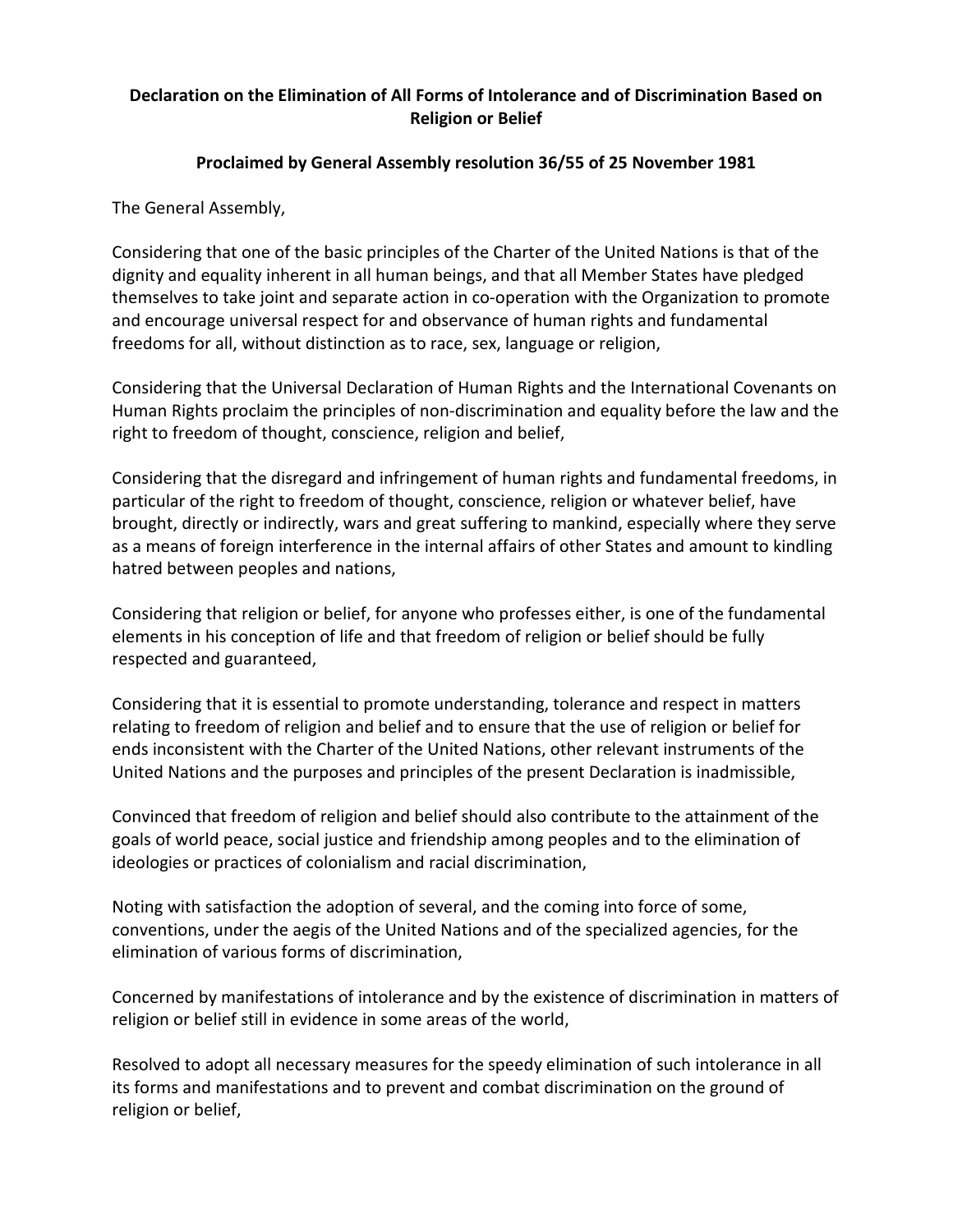Proclaims this Declaration on the Elimination of All Forms of Intolerance and of Discrimination Based on Religion or Belief:

## **Article 1**

1. Everyone shall have the right to freedom of thought, conscience and religion. This right shall include freedom to have a religion or whatever belief of his choice, and freedom, either individually or in community with others and in public or private, to manifest his religion or belief in worship, observance, practice and teaching.

2. No one shall be subject to coercion which would impair his freedom to have a religion or belief of his choice.

3. Freedom to manifest one's religion or belief may be subject only to such limitations as are prescribed by law and are necessary to protect public safety, order, health or morals or the fundamental rights and freedoms of others.

# **Article 2**

1. No one shall be subject to discrimination by any State, institution, group of persons, or person on the grounds of religion or other belief.

2. For the purposes of the present Declaration, the expression "intolerance and discrimination based on religion or belief" means any distinction, exclusion, restriction or preference based on religion or belief and having as its purpose or as its effect nullification or impairment of the recognition, enjoyment or exercise of human rights and fundamental freedoms on an equal basis.

## **Article 3**

Discrimination between human beings on the grounds of religion or belief constitutes an affront to human dignity and a disavowal of the principles of the Charter of the United Nations, and shall be condemned as a violation of the human rights and fundamental freedoms proclaimed in the Universal Declaration of Human Rights and enunciated in detail in the International Covenants on Human Rights, and as an obstacle to friendly and peaceful relations between nations.

## **Article 4**

1. All States shall take effective measures to prevent and eliminate discrimination on the grounds of religion or belief in the recognition, exercise and enjoyment of human rights and fundamental freedoms in all fields of civil, economic, political, social and cultural life.

2. All States shall make all efforts to enact or rescind legislation where necessary to prohibit any such discrimination, and to take all appropriate measures to combat intolerance on the grounds of religion or other beliefs in this matter.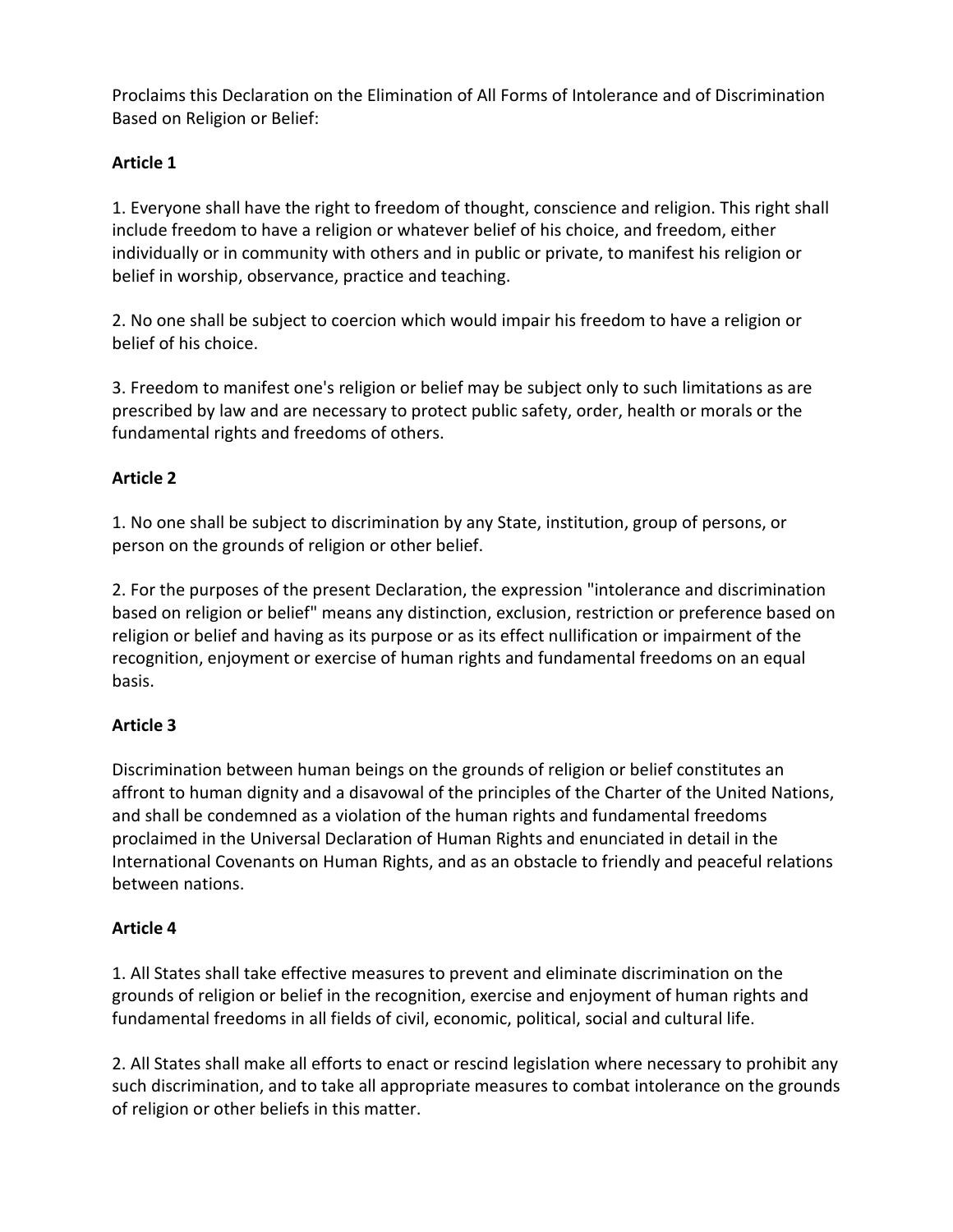### **Article 5**

1. The parents or, as the case may be, the legal guardians of the child have the right to organize the life within the family in accordance with their religion or belief and bearing in mind the moral education in which they believe the child should be brought up.

2. Every child shall enjoy the right to have access to education in the matter of religion or belief in accordance with the wishes of his parents or, as the case may be, legal guardians, and shall not be compelled to receive teaching on religion or belief against the wishes of his parents or legal guardians, the best interests of the child being the guiding principle.

3. The child shall be protected from any form of discrimination on the ground of religion or belief. He shall be brought up in a spirit of understanding, tolerance, friendship among peoples, peace and universal brotherhood, respect for freedom of religion or belief of others, and in full consciousness that his energy and talents should be devoted to the service of his fellow men.

4. In the case of a child who is not under the care either of his parents or of legal guardians, due account shall be taken of their expressed wishes or of any other proof of their wishes in the matter of religion or belief, the best interests of the child being the guiding principle.

5. Practices of a religion or belief in which a child is brought up must not be injurious to his physical or mental health or to his full development, taking into account article 1, paragraph 3, of the present Declaration.

### **Article 6**

In accordance with article 1 of the present Declaration, and subject to the provisions of article 1, paragraph 3, the right to freedom of thought, conscience, religion or belief shall include, inter alia , the following freedoms:

( a ) To worship or assemble in connection with a religion or belief, and to establish and maintain places for these purposes;

( b ) To establish and maintain appropriate charitable or humanitarian institutions;

( c ) To make, acquire and use to an adequate extent the necessary articles and materials related to the rites or customs of a religion or belief;

( d ) To write, issue and disseminate relevant publications in these areas;

( e ) To teach a religion or belief in places suitable for these purposes;

( f ) To solicit and receive voluntary financial and other contributions from individuals and institutions;

( g ) To train, appoint, elect or designate by succession appropriate leaders called for by the requirements and standards of any religion or belief;